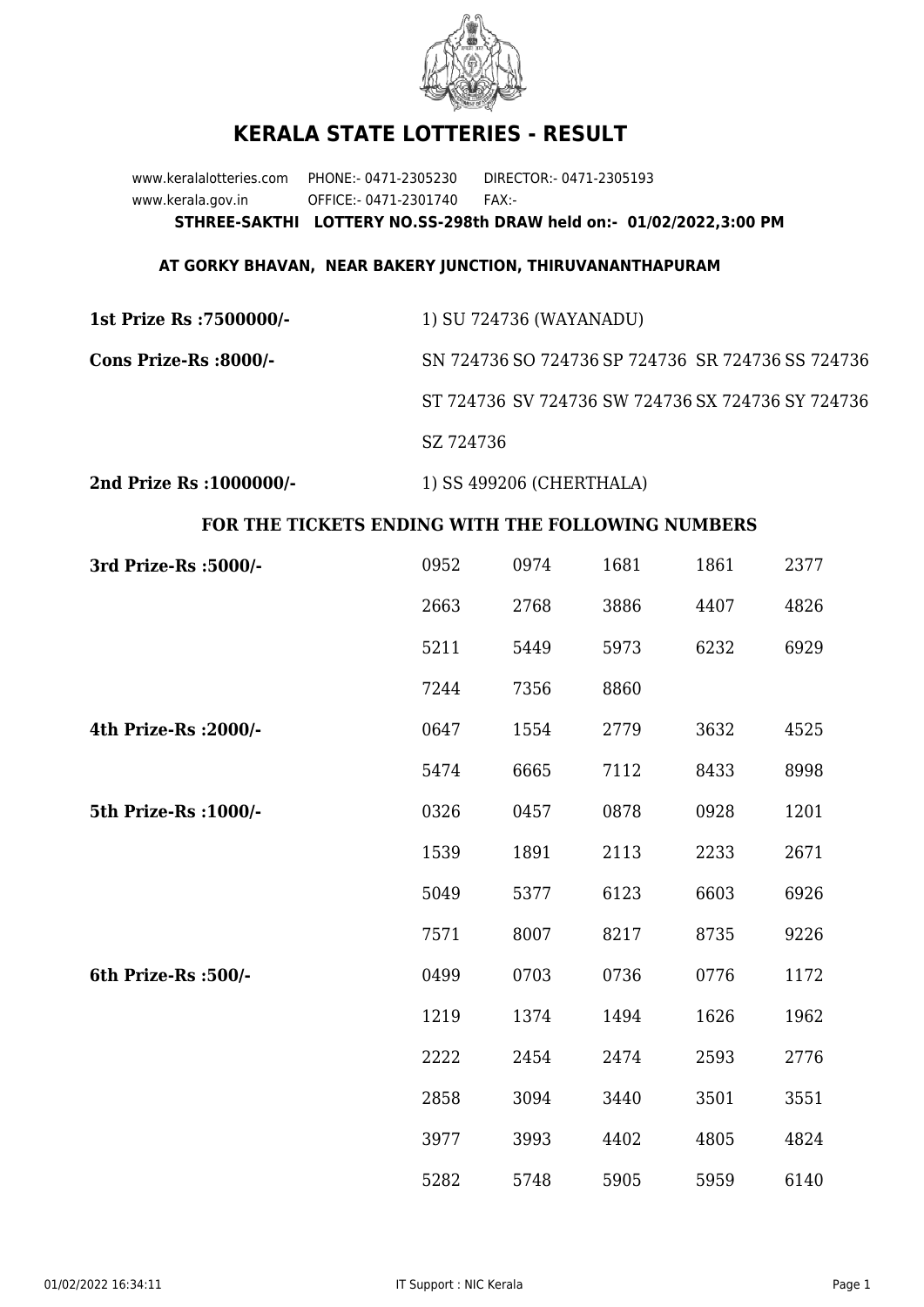|                      | 6189 | 6203 | 6251 | 6582 | 6730 |
|----------------------|------|------|------|------|------|
|                      | 6778 | 6823 | 6862 | 6876 | 7150 |
|                      | 7348 | 7513 | 7514 | 7677 | 8539 |
|                      | 8852 | 9037 | 9134 | 9146 | 9164 |
|                      | 9301 | 9730 |      |      |      |
| 7th Prize-Rs : 200/- | 0056 | 0304 | 0466 | 0661 | 0816 |
|                      | 1102 | 1309 | 1666 | 1967 | 2172 |
|                      | 2415 | 2604 | 2764 | 2780 | 2834 |
|                      | 2952 | 3629 | 4248 | 4300 | 4587 |
|                      | 4711 | 4818 | 4835 | 4839 | 4915 |
|                      | 5241 | 5326 | 5640 | 6240 | 6245 |
|                      | 6946 | 7219 | 7293 | 7661 | 7731 |
|                      | 7736 | 7794 | 7804 | 8105 | 8431 |
|                      | 9029 | 9368 | 9527 | 9721 | 9890 |
| 8th Prize-Rs : 100/- | 0000 | 0007 | 0060 | 0077 | 0107 |
|                      | 0269 | 0481 | 0606 | 0662 | 0768 |
|                      | 0839 | 1018 | 1077 | 1200 | 1229 |
|                      | 1343 | 1381 | 1411 | 1513 | 1529 |
|                      | 1706 | 1748 | 2066 | 2107 | 2157 |
|                      | 2249 | 2287 | 2304 | 2370 | 2465 |
|                      | 2544 | 2597 | 2647 | 2929 | 2935 |
|                      | 3218 | 3331 | 3412 | 3436 | 3455 |
|                      | 3503 | 3524 | 3592 | 3625 | 3814 |
|                      | 3888 | 3969 | 4052 | 4246 | 4247 |
|                      | 4270 | 4492 | 4518 | 4546 | 4632 |
|                      | 4670 | 4676 | 4869 | 4884 | 4898 |
|                      | 5065 | 5098 | 5155 | 5210 | 5320 |
|                      | 5350 | 5517 | 5580 | 5835 | 5855 |
|                      | 6016 | 6042 | 6201 | 6213 | 6223 |